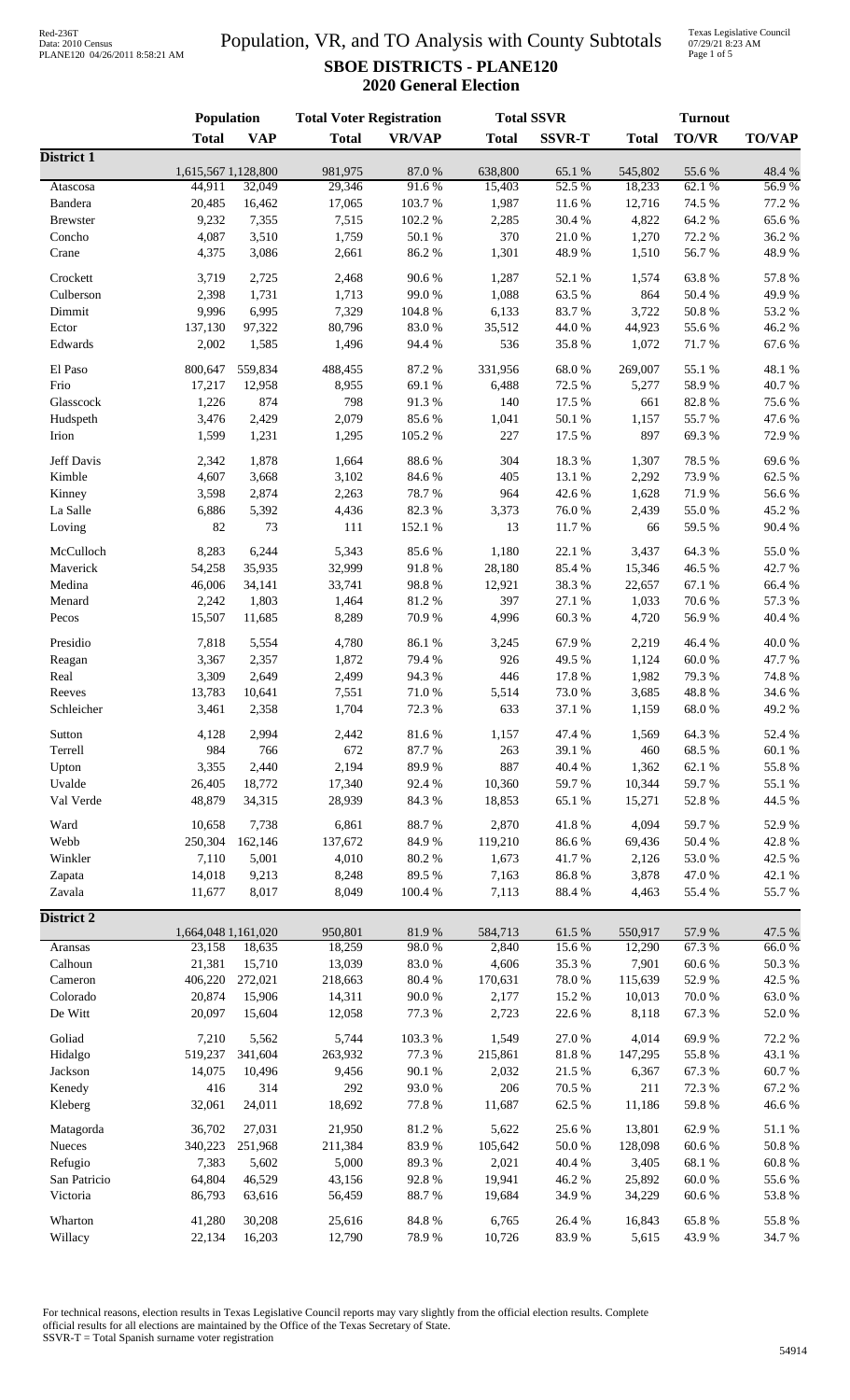## Data: 2010 Census PLANE120 04/26/2011 8:58:21 AM

#### Population, VR, and TO Analysis with County Subtotals **SBOE DISTRICTS - PLANE120 2020 General Election**

Texas Legislative Council 07/29/21 8:23 AM Page 2 of 5

|                         | Population          |                   | <b>Total Voter Registration</b> |                  |                  | <b>Total SSVR</b> |                  | <b>Turnout</b>   |                    |
|-------------------------|---------------------|-------------------|---------------------------------|------------------|------------------|-------------------|------------------|------------------|--------------------|
|                         | <b>Total</b>        | <b>VAP</b>        | <b>Total</b>                    | <b>VR/VAP</b>    | <b>Total</b>     | <b>SSVR-T</b>     | <b>Total</b>     | <b>TO/VR</b>     | <b>TO/VAP</b>      |
| District 3              |                     |                   |                                 |                  |                  |                   |                  |                  |                    |
|                         | 1,688,404 1,197,931 |                   | 1,027,394                       | 85.8%            | 606,630          | 59.0%             | 613,498          | 59.7%            | 51.2%              |
| Bee<br>Bexar            | 31,861<br>1,165,850 | 24,872<br>838,857 | 15,977<br>728,207               | 64.2 %<br>86.8%  | 9,012<br>407,075 | 56.4%<br>55.9%    | 9,419<br>433,454 | 59.0%<br>59.5 %  | 37.9%<br>51.7%     |
| <b>Brooks</b>           | 7,223               | 5,217             | 5,505                           | 105.5 %          | 4,891            | 88.8%             | 2,484            | 45.1 %           | 47.6 %             |
| Duval                   | 11,782              | 8,707             | 8,329                           | 95.7%            | 7,096            | 85.2%             | 5,205            | 62.5 %           | 59.8%              |
| Gonzales                | 19,807              | 14,439            | 12,583                          | 87.1 %           | 4,045            | 32.1 %            | 7,697            | 61.2%            | 53.3 %             |
|                         |                     |                   |                                 |                  |                  |                   |                  |                  |                    |
| Hidalgo                 | 255,532             | 164,681           | 127,197                         | 77.2 %           | 102,211          | 80.4%             | 75,298           | 59.2 %           | 45.7%              |
| Jim Hogg<br>Jim Wells   | 5,300<br>40,838     | 3,762<br>29,080   | 3,795<br>26,581                 | 100.9%<br>91.4%  | 3,386            | 89.2%<br>73.2 %   | 2,093            | 55.2 %           | 55.6%<br>47.7%     |
| Karnes                  | 14,824              | 11,862            | 8,325                           | 70.2 %           | 19,452<br>3,804  | 45.7%             | 13,865<br>5,254  | 52.2 %<br>63.1 % | 44.3 %             |
| Lavaca                  | 19,263              | 14,815            | 13,622                          | 91.9%            | 1,347            | 9.9%              | 10,242           | 75.2 %           | 69.1 %             |
|                         |                     |                   |                                 |                  |                  |                   |                  |                  |                    |
| Live Oak                | 11,531              | 9,177             | 7,572                           | 82.5 %           | 2,231            | 29.5 %            | 5,068            | 66.9%            | 55.2 %             |
| McMullen                | 707<br>60,968       | 588               | 705                             | 119.9%<br>84.4 % | 192              | 27.2 %<br>93.0%   | 521              | 73.9%            | 88.6 %<br>44.3 %   |
| Starr<br>Wilson         | 42,918              | 40,290<br>31,584  | 34,006<br>34,990                | 110.8%           | 31,626<br>10,262 | 29.3%             | 17,866<br>25,032 | 52.5 %<br>71.5 % | 79.3 %             |
| <b>District 4</b>       |                     |                   |                                 |                  |                  |                   |                  |                  |                    |
|                         | 1,677,829 1,174,040 |                   | 872,999                         | 74.4 %           | 285,293          | 32.7 %            | 511,875          | 58.6%            | 43.6%              |
| Fort Bend               | 95,093              | 66,050            | 67,967                          | 102.9%           | 11,427           | 16.8%             | 46,074           | 67.8%            | 69.8%              |
| Harris                  | 1,582,736 1,107,990 |                   | 805,032                         | 72.7%            | 273,866          | 34.0%             | 465,801          | 57.9%            | 42.0 %             |
| District 5              |                     |                   |                                 |                  |                  |                   |                  |                  |                    |
|                         | 1,689,618 1,283,748 |                   | 1,455,835                       | 113.4 %          | 310,422          | 21.3%             | 1,053,279        | 72.3 %           | 82.0%              |
| Bexar                   |                     | 548,923 410,630   | 459,735                         | 112.0 %          | 119,100          | 25.9%             | 340,346          | 74.0%            | 82.9%              |
| Blanco                  | 10,497              | 8,203<br>28,008   | 9,329<br>25,826                 | 113.7%<br>92.2%  | 826              | 8.9%<br>34.3 %    | 7,477            | 80.1%            | 91.1 %<br>53.5 %   |
| Caldwell<br>Comal       | 38,066<br>108,472   | 82,775            | 115,585                         | 139.6%           | 8,870<br>18,624  | 16.1%             | 14,980<br>89,216 | 58.0%<br>77.2 %  | 107.8 %            |
| Gillespie               | 24,837              | 19,796            | 20,340                          | 102.7 %          | 2,043            | 10.0%             | 15,852           | 77.9%            | $80.1~\%$          |
|                         |                     |                   |                                 |                  |                  |                   |                  |                  |                    |
| Guadalupe               | 131,533             | 95,129            | 111,002                         | 116.7%           | 27,000           | 24.3 %            | 78,016           | 70.3 %           | 82.0%              |
| Hays                    | 157,107             | 118,346           | 153,258                         | 129.5 %          | 36,300           | 23.7%             | 109,963          | 71.8%            | 92.9%              |
| Kendall                 | 33,410              | 25,311            | 33,731                          | 133.3 %          | 3,979            | 11.8%             | 26,576           | 78.8 %           | 105.0%             |
| Kerr<br>Llano           | 49,625<br>19,301    | 39,611<br>16,224  | 37,649<br>16,656                | 95.0%<br>102.7 % | 5,251<br>768     | 13.9%<br>4.6 %    | 27,889<br>12,740 | 74.1 %<br>76.5 % | 70.4 %<br>78.5 %   |
|                         |                     |                   |                                 |                  |                  |                   |                  |                  |                    |
| Mason                   | 4,012               | 3,161             | 3,158                           | 99.9%            | 434              | 13.7 %            | 2,474            | 78.3%            | 78.3%              |
| San Saba                | 6,131               | 4,846             | 3,769                           | 77.8 %           | 616              | 16.3%             | 2,602            | 69.0%            | 53.7%              |
| Travis                  |                     | 557,704 431,708   | 465,797                         | 107.9%           | 86,611           | 18.6%             | 325,148          | 69.8%            | 75.3 %             |
| District 6              | 1,682,301 1,250,061 |                   | 1,088,199                       | 87.1 %           | 179,637          | 16.5 %            | 774,203          | 71.1 %           | 61.9%              |
| Harris                  | 1,682,301 1,250,061 |                   | 1,088,199                       | 87.1 %           | 179,637          | 16.5%             | 774,203          | 71.1 %           | 61.9%              |
| District 7              |                     |                   |                                 |                  |                  |                   |                  |                  |                    |
|                         | 1,685,861 1,234,938 |                   | 1,251,028                       | 101.3%           | 162,180          | 13.0 %            | 875,782          | 70.0%            | 70.9%              |
| Brazoria                | 313,166             | 226,181           | 223,674                         | 98.9%            | 42,204           | 18.9%             | 154,984          | 69.3%            | 68.5 %             |
| Chambers                | 35,096              | 25,085            | 30,630                          | 122.1 %          | 3,560            | 11.6%             | 21,643           | 70.7%            | 86.3%              |
| Fort Bend               | 490,282             | 345,490           | 417,077                         | 120.7%           | 59,996           | 14.4 %            | 313,807          | 75.2 %           | 90.8 %             |
| Galveston               | 291,309             | 217,142           | 228,382                         | 105.2%           | 32,612           | 14.3 %            | 155,752          | 68.2%            | 71.7%              |
| Hardin                  | 54,635              | 40,525            | 39,860                          | 98.4%            | 1,275            | 3.2 %             | 27,635           | 69.3%            | 68.2%              |
| Jasper                  | 35,710              | 26,815            | 23,353                          | 87.1 %           | 734              | 3.1 %             | 15,732           | 67.4 %           | 58.7%              |
| Jefferson               | 252,273             | 191,875           | 149,094                         | 77.7 %           | 13,319           | 8.9%              | 95,469           | 64.0%            | 49.8%              |
| Liberty                 | 75,643              | 56,276            | 46,542                          | 82.7%            | 5,414            | 11.6%             | 29,335           | 63.0%            | 52.1 %             |
| Newton                  | 14,445              | 11,092            | 9,382                           | 84.6 %           | 217              | 2.3 %             | 6,129            | 65.3%            | 55.3 %             |
| Orange                  | 81,837              | 61,330            | 54,375                          | 88.7%            | 2,232            | 4.1 %             | 36,079           | 66.4%            | 58.8 %             |
| Sabine                  | 10,834              | 8,714             | 8,032                           | 92.2%            | 157              | 2.0%              | 5,508            | 68.6%            | 63.2%              |
| San Augustine           | 8,865               | 6,999             | 6,098                           | 87.1 %           | 145              | 2.4 %             | 4,002            | 65.6%            | 57.2 %             |
| Tyler                   | 21,766              | 17,414            | 14,529                          | 83.4%            | 315              | 2.2 %             | 9,707            | 66.8%            | 55.7%              |
| <b>District 8</b>       |                     |                   |                                 |                  |                  |                   |                  |                  |                    |
|                         | 1,682,598 1,234,692 |                   | 1,213,488<br>121,439            | 98.3%<br>78.3%   | 196,560          | 16.2%             | 846,961          | 69.8%<br>70.0%   | 68.6%<br>54.9%     |
| <b>Brazos</b><br>Grimes | 194,851<br>26,604   | 155,020<br>20,545 | 17,840                          | $86.8\ \%$       | 17,693<br>1,956  | 14.6 %<br>11.0%   | 85,067<br>12,415 | 69.6%            | 60.4 %             |
| Harris                  | 827,422             | 586,573           | 582,227                         | 99.3%            | 128,395          | 22.1 %            | 401,058          | 68.9%            | 68.4%              |
| Houston                 | 23,732              | 18,806            | 13,421                          | 71.4 %           | 517              | 3.9%              | 9,450            | 70.4 %           | $50.2~\%$          |
| Montgomery              | 455,746             | 329,767           | 372,877                         | 113.1 %          | 40,722           | 10.9%             | 271,548          | 72.8%            | 82.3%              |
|                         |                     |                   |                                 |                  |                  |                   |                  |                  |                    |
| Polk                    | 45,413              | 35,836            | 40,423                          | 112.8%           | 2,185            | 5.4 %             | 24,186           | 59.8%<br>66.8%   | 67.5 %             |
| San Jacinto<br>Trinity  | 26,384<br>14,585    | 20,058<br>11,544  | 18,913<br>11,504                | 94.3%<br>99.7%   | 1,189<br>508     | 6.3%<br>4.4 %     | 12,640<br>6,939  | 60.3%            | 63.0%<br>$60.1~\%$ |
| Walker                  | 67,861              | 56,543            | 34,844                          | 61.6%            | 3,395            | 9.7%              | 23,658           | 67.9%            | 41.8%              |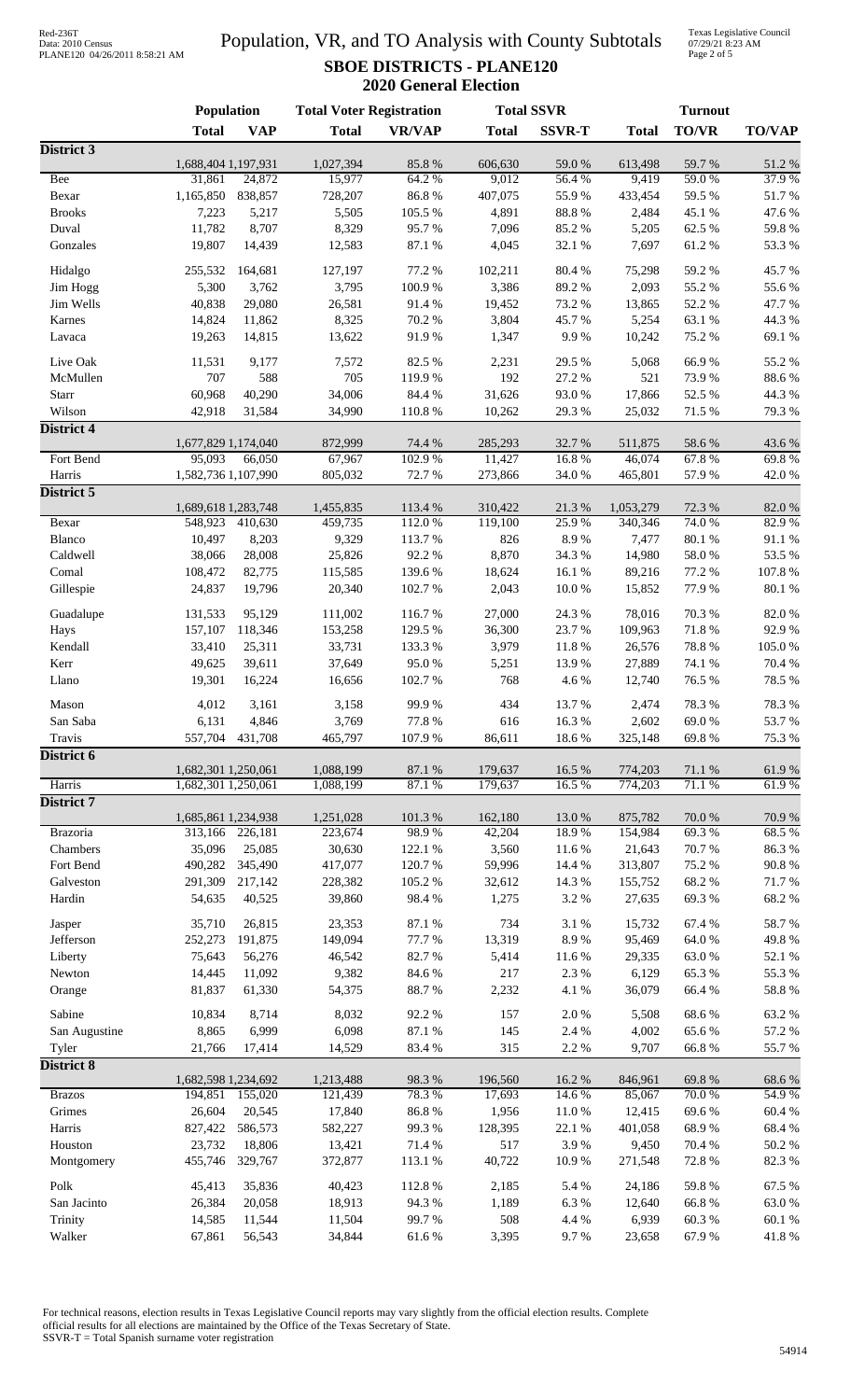## Data: 2010 Census PLANE120 04/26/2011 8:58:21 AM

#### Population, VR, and TO Analysis with County Subtotals **SBOE DISTRICTS - PLANE120 2020 General Election**

Texas Legislative Council 07/29/21 8:23 AM Page 3 of 5

|                            | Population          |                | <b>Total Voter Registration</b> |                  | <b>Total SSVR</b>   |               | <b>Turnout</b>  |                |                 |  |
|----------------------------|---------------------|----------------|---------------------------------|------------------|---------------------|---------------|-----------------|----------------|-----------------|--|
|                            | <b>Total</b>        | <b>VAP</b>     | <b>Total</b>                    | <b>VR/VAP</b>    | <b>Total</b>        | <b>SSVR-T</b> | <b>Total</b>    | <b>TO/VR</b>   | <b>TO/VAP</b>   |  |
| District 9                 |                     |                |                                 |                  |                     |               |                 |                |                 |  |
|                            | 1,711,047 1,283,538 |                | 1,162,512                       | 90.6%            | 78,300              | 6.7%          | 786,243         | 67.6%          | 61.3%           |  |
| Anderson                   | 58,458              | 46,983         | 29,224                          | 62.2 %           | 2,036               | 7.0%          | 19,229          | 65.8%          | 40.9%           |  |
| Angelina                   | 86,771              | 63,565         | 53,099                          | 83.5%            | 6,001               | 11.3 %        | 34,773          | 65.5%          | 54.7%           |  |
| Bowie                      | 92,565              | 70,113         | 61,313                          | 87.4 %           | 1,474               | 2.4 %         | 38,309          | 62.5 %         | 54.6 %          |  |
| Camp                       | 12,401              | 9,046          | 7,887                           | 87.2 %           | 725                 | 9.2%          | 5,058           | 64.1 %         | 55.9%           |  |
| Cass                       | 30,464              | 23,399         | 20,868                          | 89.2%            | 379                 | 1.8 %         | 14,002          | 67.1 %         | 59.8%           |  |
| Cherokee                   | 50,845              | 37,672         | 29,080                          | 77.2 %           | 2,418               | 8.3%          | 19,510          | 67.1 %         | 51.8%           |  |
| Delta                      | 5,231               | 4,046          | 3,938                           | 97.3%            | 180                 | 4.6%          | 2,600           | 66.0%          | 64.3 %          |  |
| Fannin                     | 33,915              | 26,412         | 22,152                          | 83.9%            | 897                 | 4.0%          | 15,117          | 68.2%          | 57.2 %          |  |
| Franklin                   | 10,605              | 8,003          | 7,024                           | 87.8 %           | 374                 | 5.3 %         | 5,030           | 71.6%          | 62.9%           |  |
| Grayson                    | 120,877             | 91,745         | 86,784                          | 94.6%            | 4,641               | 5.3 %         | 59,699          | 68.8%          | 65.1 %          |  |
| Gregg                      | 121,730             | 90,709         | 72,632                          | 80.1 %           | 4,764               | 6.6%          | 47,982          | 66.1%          | 52.9%           |  |
| Harrison                   | 65,631              | 48,650         | 45,776                          | 94.1 %           | 2,002               | 4.4 %         | 29,850          | 65.2%          | 61.4%           |  |
| Henderson                  | 78,532              | 60,690         | 54,589                          | 89.9%            | 3,001               | 5.5 %         | 36,492          | 66.8%          | 60.1%           |  |
| Hopkins                    | 35,161              | 26,167         | 23,896                          | 91.3%            | 1,598               | 6.7%          | 15,999          | 67.0%          | 61.1%           |  |
| Hunt                       | 86,129              | 64,710         | 59,301                          | 91.6%            | 4,569               | 7.7 %         | 38,797          | 65.4%          | $60.0~\%$       |  |
|                            |                     |                |                                 |                  |                     |               |                 | 69.7%          | 77.4 %          |  |
| Kaufman                    | 103,350             | 73,596         | 81,757                          | 111.1 %<br>85.8% | 9,119<br>866        | 11.2%         | 56,957          |                |                 |  |
| Lamar                      | 49,793              | 37,698         | 32,351<br>7,573                 |                  | 144                 | 2.7%          | 21,410          | 66.2%          | 56.8%<br>57.4 % |  |
| Marion<br>Morris           | 10,546              | 8,537<br>9,921 | 8,574                           | 88.7%<br>86.4%   | 317                 | 1.9%<br>3.7%  | 4,902           | 64.7%          | 56.4%           |  |
|                            | 12,934              | 49,463         |                                 | 78.6%            |                     | 8.9%          | 5,592<br>26,792 | 65.2%<br>68.9% |                 |  |
| Nacogdoches                | 64,524              |                | 38,890                          |                  | 3,452               |               |                 |                | 54.2 %          |  |
| Panola                     | 23,796              | 17,926         | 16,797                          | 93.7%            | 584                 | 3.5%          | 11,490          | 68.4%          | 64.1 %          |  |
| Rains                      | 10,914              | 8,551          | 8,295                           | 97.0%            | 317                 | 3.8 %         | 6,053           | 73.0%          | 70.8%           |  |
| Red River                  | 12,860              | 10,113         | 8,470                           | 83.8%            | 248                 | 2.9%          | 5,813           | 68.6%          | 57.5 %          |  |
| Rockwall                   | 78,337              | 54,830         | 71,073                          | 129.6%           | 6,548               | 9.2%          | 54,222          | 76.3%          | 98.9%           |  |
| Rusk                       | 53,330              | 40,951         | 32,308                          | 78.9%            | 2,006               | 6.2%          | 21,447          | 66.4%          | 52.4 %          |  |
| Shelby                     | 25,448              | 18,721         | 15,525                          | 82.9%            | 878                 | 5.7%          | 10,128          | 65.2%          | 54.1 %          |  |
| Smith                      | 209,714             | 155,918        | 145,773                         | 93.5%            | 11,467              | 7.9%          | 100,697         | 69.1%          | 64.6%           |  |
| <b>Titus</b>               | 32,334              | 22,451         | 17,595                          | 78.4%            | 3,239               | 18.4%         | 10,541          | 59.9%          | 47.0%           |  |
| Upshur                     | 39,309              | 29,587         | 28,541                          | 96.5%            | 932                 | 3.3 %         | 18,978          | 66.5%          | 64.1 %          |  |
| Van Zandt                  | 52,579              | 39,929         | 39,122                          | 98.0%            | 1,827               | 4.7%          | 25,994          | 66.4%          | 65.1%           |  |
|                            |                     |                |                                 |                  |                     |               |                 |                |                 |  |
| Wood<br><b>District 10</b> | 41,964              | 33,436         | 32,305                          | 96.6%            | 1,297               | $4.0\ \%$     | 22,780          | 70.5 %         | 68.1 %          |  |
|                            | 1,613,000 1,184,465 |                | 1,284,068                       | 108.4%           | 167,837             | 13.1 %        | 906,289         | 70.6%          | 76.5 %          |  |
| Austin                     | 28,417              | 21,288         | 20,243                          | 95.1%            | 2,705               | 13.4 %        | 14,560          | 71.9%          | 68.4%           |  |
| <b>Bastrop</b>             | 74,171              | 54,719         | 51,948                          | 94.9%            | 9,502               | 18.3%         | 36,947          | 71.1%          | 67.5 %          |  |
| Bell                       | 310,235             | 222,118        | 215,966                         | 97.2 %           | 28,708              | 13.3 %        | 128,035         | 59.3%          | 57.6 %          |  |
| <b>Burleson</b>            | 17,187              | 13,142         | 12,403                          | 94.4 %           | 1,294               | 10.4 %        | 8,664           | 69.9%          | 65.9%           |  |
| <b>Burnet</b>              | 42,750              | 32,829         | 33,629                          | 102.4 %          | 3,242               | 9.6%          | 24,925          | 74.1 %         | 75.9%           |  |
| Falls                      | 17,866              | 13,989         | 10,338                          | 73.9%            | 1,104               | 10.7%         | 6,135           | 59.3%          | 43.9%           |  |
| Fayette                    | 24,554              | 19,165         | 17,352                          | 90.5 %           | 1,684               | 9.7%          | 12,962          | 74.7%          | 67.6 %          |  |
|                            | 19,816              | 15,186         | 12,462                          | 82.1 %           | 625                 | $5.0\ \%$     | 8,756           | 70.3 %         | 57.7 %          |  |
| Freestone                  |                     | 12,267         | 11,121                          | 90.7%            | 1,178               | $10.6~\%$     | 8,122           | 73.0%          | 66.2%           |  |
| Lee                        | 16,612<br>16,801    | 13,052         | 11,684                          | 89.5%            | 712                 | $6.1~\%$      | 8,722           | 74.6%          | 66.8%           |  |
| Leon                       |                     |                |                                 |                  |                     |               |                 |                |                 |  |
| Limestone                  | 23,384              | 17,867         | 13,965                          | 78.2 %           | 1,176               | 8.4 %         | 9,097           | 65.1%          | 50.9%           |  |
| Madison                    | 13,664              | 10,664         | 7,806                           | 73.2 %           | 689                 | $8.8\ \%$     | 5,298           | 67.9%          | 49.7%           |  |
| Milam                      | 24,757              | 18,205         | 15,786                          | 86.7%            | 2,190               | 13.9%         | 10,638          | 67.4 %         | 58.4 %          |  |
| Robertson                  | 16,622              | 12,409         | 11,821                          | 95.3%            | 1,389               | $11.8\ \%$    | 8,153           | 69.0%          | 65.7%           |  |
| Travis                     | 466,562             | 347,521        | 393,951                         | 113.4 %          | 52,688              | 13.4 %        | 287,548         | 73.0%          | 82.7%           |  |
| Waller                     | 43,205              | 32,549         | 34,986                          | 107.5 %          | 4,930               | 14.1 %        | 22,680          | 64.8%          | 69.7%           |  |
| Washington                 | 33,718              | 26,268         | 23,884                          | 90.9%            | 1,517               | $6.4~\%$      | 17,541          | 73.4 %         | 66.8%           |  |
| Williamson                 | 422,679             | 301,227        | 384,723                         | 127.7 %          | 52,504              | 13.6 %        | 287,506         | 74.7%          | 95.4%           |  |
| District 11                |                     |                |                                 |                  |                     |               |                 |                |                 |  |
|                            | 1,694,087 1,247,460 |                | 1,220,262                       | 97.8%            | 148,362             | 12.2 %        | 871,298         | 71.4 %         | 69.8%           |  |
| <b>Dallas</b>              | 320,976             | 242,871        | 194,435                         | 80.1%            | 29,106              | 15.0%         | 138,126         | 71.0%          | 56.9%           |  |
| Parker                     | 116,927             | 87,058         | 103,852                         | 119.3%           | 6,478               | 6.2%          | 76,422          | 73.6%          | 87.8%           |  |
| Tarrant                    | 1,256,184           | 917,531        | 921,975                         | 100.5 %          | 112,778             | 12.2 %        | 656,750         | 71.2%          | 71.6%           |  |
| <b>District 12</b>         |                     |                |                                 |                  |                     |               |                 |                |                 |  |
|                            | 1,704,879 1,244,293 |                | 1,252,602                       | 100.7%           | 129,511             | 10.3%         | 920,702         | 73.5 %         | 74.0 %          |  |
| Collin                     | 782,341             | 557,664        | 649,456                         | 116.5%           | $\overline{50,345}$ | 7.8%          | 494,259         | 76.1 %         | 88.6%           |  |
| Dallas                     | 922,538             | 686,629        | 603,146                         | 87.8 %           | 79,166              | 13.1 %        | 426,443         | 70.7%          | 62.1 %          |  |
| <b>District 13</b>         | 1,677,475 1,168,818 |                | 894,672                         | 76.5 %           | 227,439             | 25.4 %        | 540,028         | 60.4 %         | 46.2%           |  |
| <b>Dallas</b>              | 1,124,625           | 784,376        | 600,311                         | 76.5 %           | 159,795             | 26.6%         | 361,949         | 60.3%          | 46.1%           |  |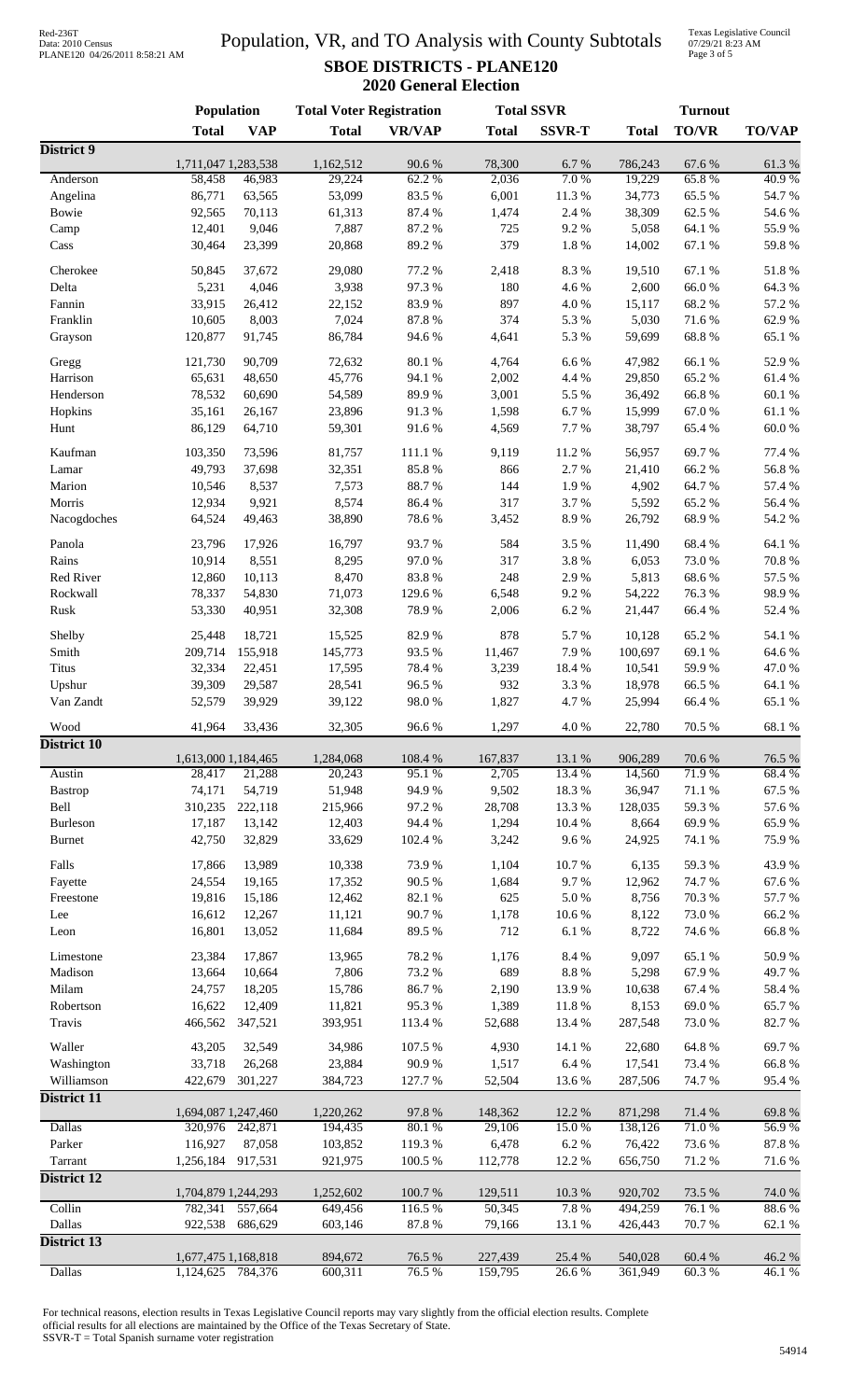# Data: 2010 Census PLANE120 04/26/2011 8:58:21 AM

#### Population, VR, and TO Analysis with County Subtotals **SBOE DISTRICTS - PLANE120 2020 General Election**

Texas Legislative Council 07/29/21 8:23 AM Page 4 of 5

|                          | <b>Population</b>             |                  | <b>Total Voter Registration</b> |                 | <b>Total SSVR</b> |                 | <b>Turnout</b>   |                      |                 |  |
|--------------------------|-------------------------------|------------------|---------------------------------|-----------------|-------------------|-----------------|------------------|----------------------|-----------------|--|
|                          | <b>Total</b>                  | <b>VAP</b>       | <b>Total</b>                    | <b>VR/VAP</b>   | <b>Total</b>      | <b>SSVR-T</b>   | <b>Total</b>     | <b>TO/VR</b>         | <b>TO/VAP</b>   |  |
| District 13              |                               |                  |                                 |                 |                   |                 |                  |                      |                 |  |
| Tarrant                  |                               | 552,850 384,442  | 294,361                         | 76.6%           | 67,644            | 23.0%           | 178,079          | 60.5 %               | 46.3%           |  |
| <b>District 14</b>       | 1,681,755 1,235,788           |                  | 1,267,593                       | 102.6 %         | 135,418           | 10.7%           | 897,158          | 70.8%                | 72.6 %          |  |
| Bosque                   | 18,212                        | 14,041           | 12,722                          | 90.6%           | 1,062             | 8.3%            | 9,188            | 72.2 %               | 65.4 %          |  |
| Brown                    | 38,106                        | 28,985           | 23,808                          | 82.1 %          | 2,967             | 12.5 %          | 16,060           | 67.5 %               | 55.4 %          |  |
| Comanche                 | 13,974                        | 10,594           | 9,533                           | 90.0%           | 1,324             | 13.9%           | 6,086            | 63.8%                | 57.4 %          |  |
| Coryell                  | 75,388                        | 54,383           | 41,373                          | 76.1 %          | 4,256             | 10.3 %          | 23,430           | 56.6%                | 43.1 %          |  |
| Denton                   | 662,614                       | 480,354          | 563,885                         | 117.4 %         | 53,977            | 9.6%            | 417,965          | 74.1 %               | 87.0%           |  |
| Eastland                 | 18,583                        | 14,421           | 12,196                          | 84.6 %          | 1,062             | 8.7%            | 8,293            | 68.0%                | 57.5 %          |  |
| Ellis                    | 149,610                       | 106,295          | 120,084                         | 113.0%          | 17,389            | 14.5 %          | 85,932           | 71.6%                | $80.8~\%$       |  |
| Erath                    | 37,890                        | 29,442           | 23,853                          | $81.0\ \%$      | 2,434             | 10.2%           | 16,930           | 71.0%                | 57.5 %          |  |
| Hamilton                 | 8,517                         | 6,701            | 5,822                           | 86.9%           | 276               | 4.7%            | 4,400            | 75.6%                | 65.7%           |  |
| Hill                     | 35,089                        | 26,569           | 23,549                          | 88.6%           | 2,334             | 9.9%            | 14,933           | 63.4%                | 56.2 %          |  |
| Hood                     | 51,182                        | 40,280           | 44,739                          | 111.1 %         | 2,622             | 5.9%            | 32,920           | 73.6%                | $81.7\ \%$      |  |
| Jack                     | 9,044                         | 7,052            | 5,251                           | 74.5 %          | 283               | 5.4 %           | 3,792            | 72.2 %               | 53.8%           |  |
| Johnson                  | 150,934                       | 109,785          | 106,212                         | 96.7%           | 11,858            | 11.2%           | 72,440           | 68.2%                | 66.0%           |  |
| Lampasas                 | 19,677                        | 14,801           | 15,396                          | 104.0%          | 1,577             | 10.2%           | 10,431           | 67.8%                | 70.5 %          |  |
| McLennan                 | 234,906                       | 175,161          | 149,123                         | 85.1 %          | 20,845            | $14.0\ \%$      | 98,898           | 66.3%                | 56.5 %          |  |
|                          |                               |                  |                                 |                 |                   |                 |                  |                      |                 |  |
| Mills                    | 4,936                         | 3,739            | 3,413                           | 91.3%           | 315               | 9.2%            | 2,506            | 73.4 %<br>64.3%      | $67.0\ \%$      |  |
| Navarro<br>Palo Pinto    | 47,735<br>28,111              | 34,812<br>21,080 | 29,835<br>18,875                | 85.7%<br>89.5%  | 3,665<br>1,865    | 12.3 %<br>9.9%  | 19,196<br>12,495 | 66.2%                | 55.1 %<br>59.3% |  |
| Somervell                | 8,490                         | 6,244            | 6,704                           | 107.4 %         | 588               | $8.8\ \%$       | 4,967            | 74.1 %               | 79.5 %          |  |
| Stephens                 | 9,630                         | 7,325            | 5,655                           | 77.2 %          | 697               | 12.3 %          | 3,819            | 67.5 %               | 52.1 %          |  |
|                          |                               |                  |                                 |                 |                   |                 |                  |                      |                 |  |
| Wise                     | 59,127                        | 43,724           | 45,565                          | 104.2 %         | 4,022             | $8.8\ \%$       | 32,477           | 71.3%                | 74.3 %          |  |
| District 15              |                               |                  |                                 |                 |                   |                 |                  |                      |                 |  |
| Andrews                  | 1,677,092 1,250,145<br>14,786 | 10,474           | 1,036,679<br>10,252             | 82.9%<br>97.9%  | 226,745<br>4,045  | 21.9%<br>39.5 % | 661,295<br>5,867 | 63.8%<br>57.2 %      | 52.9%<br>56.0%  |  |
| Archer                   | 9,054                         | 6,869            | 6,502                           | 94.7%           | 248               | 3.8%            | 4,820            | 74.1 %               | 70.2 %          |  |
| Armstrong                | 1,901                         | 1,478            | 1,491                           | 100.9%          | 58                | 3.9%            | 1,123            | 75.3 %               | 76.0%           |  |
| <b>Bailey</b>            | 7,165                         | 4,949            | 3,533                           | 71.4 %          | 1,581             | 44.7%           | 1,860            | 52.6%                | 37.6%           |  |
| <b>Baylor</b>            | 3,726                         | 2,958            | 2,404                           | 81.3%           | 185               | 7.7 %           | 1,703            | 70.8 %               | 57.6%           |  |
|                          |                               |                  | 499                             |                 |                   |                 |                  |                      |                 |  |
| Borden<br><b>Briscoe</b> | 641<br>1,637                  | 503<br>1,275     | 1,025                           | 99.2%<br>80.4 % | 32<br>166         | 6.4%<br>16.2%   | 417<br>729       | $83.6\;\%$<br>71.1 % | 82.9%<br>57.2 % |  |
| Callahan                 | 13,544                        | 10,319           | 9,738                           | 94.4 %          | 539               | 5.5 %           | 6,833            | 70.2 %               | 66.2%           |  |
| Carson                   | 6,182                         | 4,595            | 4,332                           | 94.3%           | 254               | 5.9%            | 3,137            | 72.4 %               | 68.3%           |  |
| Castro                   | 8,062                         | 5,539            | 3,848                           | 69.5%           | 1,803             | 46.9%           | 2,097            | 54.5 %               | 37.9%           |  |
|                          |                               |                  |                                 |                 |                   |                 |                  |                      |                 |  |
| Childress                | 7,041                         | 5,533            | 3,648                           | 65.9%           | 573               | 15.7%           | 2,290            | 62.8%                | 41.4%           |  |
| Clay                     | 10,752                        | 8,310            | 7,931                           | 95.4%           | 231               | 2.9%            | 5,770            | 72.8%                | 69.4%           |  |
| Cochran                  | 3,127                         | 2,209            | 1,768                           | $80.0\ \%$      | 783               | 44.3 %          | 1,000            | 56.6%                | 45.3%           |  |
| Coke<br>Coleman          | 3,320                         | 2,621<br>6,916   | 2,409                           | 91.9%           | 293               | 12.2 %          | 1,779            | 73.8%<br>69.9%       | 67.9%           |  |
|                          | 8,895                         |                  | 5,949                           | 86.0%           | 612               | 10.3%           | 4,156            |                      | 60.1 %          |  |
| Collingsworth            | 3,057                         | 2,212            | 1,940                           | 87.7%           | 361               | 18.6%           | 1,218            | 62.8%                | 55.1 %          |  |
| Cooke                    | 38,437                        | 28,606           | 27,175                          | 95.0%           | 1,844             | $6.8~\%$        | 19,119           | 70.4 %               | 66.8%           |  |
| Cottle                   | 1,505                         | 1,155            | 1,038                           | 89.9%           | 171               | 16.5 %          | 665              | 64.1 %               | 57.6 %          |  |
| Crosby                   | 6,059                         | 4,312            | 3,628                           | 84.1 %          | 1,620             | 44.7%           | 1,966            | 54.2 %               | 45.6%           |  |
| Dallam                   | 6,703                         | 4,700            | 3,040                           | 64.7%           | 819               | 26.9%           | 1,610            | 53.0 %               | 34.3 %          |  |
| Dawson                   | 13,833                        | 10,411           | 7,089                           | 68.1%           | 3,513             | 49.6%           | 3,785            | 53.4 %               | 36.4 %          |  |
| Deaf Smith               | 19,372                        | 13,131           | 8,891                           | 67.7%           | 5,011             | 56.4 %          | 4,608            | 51.8%                | 35.1 %          |  |
| Dickens                  | 2,444                         | 1,952            | 1,327                           | $68.0\ \%$      | 224               | 16.9%           | 1,001            | 75.4 %               | 51.3%           |  |
| Donley                   | 3,677                         | 2,919            | 2,312                           | 79.2 %          | 107               | 4.6%            | 1,648            | 71.3%                | 56.5 %          |  |
| Fisher                   | 3,974                         | 3,076            | 2,645                           | 86.0%           | 518               | 19.6%           | 1,826            | 69.0%                | 59.4 %          |  |
| Floyd                    | 6,446                         | 4,584            | 3,844                           | 83.9%           | 1,730             | 45.0%           | 2,040            | 53.1 %               | 44.5 %          |  |
| Foard                    | 1,336                         | 1,058            | 883                             | 83.5 %          | 97                | $11.0\ \%$      | 558              | 63.2%                | 52.7%           |  |
| Gaines                   | 17,526                        | 11,420           | 9,672                           | 84.7%           | 3,089             | 31.9%           | 5,996            | 62.0%                | 52.5 %          |  |
| Garza                    | 6,461                         | 5,185            | 2,678                           | 51.6 %          | 764               | 28.5 %          | 1,653            | 61.7%                | 31.9%           |  |
| Gray                     | 22,535                        | 16,964           | 12,377                          | 73.0%           | 1,636             | 13.2 %          | 7,782            | 62.9%                | 45.9%           |  |
|                          |                               |                  |                                 |                 |                   |                 |                  |                      |                 |  |
| Hale                     | 36,273                        | 25,839           | 18,973                          | 73.4 %          | 8,919             | 47.0%           | 9,651            | 50.9%                | 37.4 %          |  |
| Hall                     | 3,353                         | 2,486            | 1,928                           | 77.6%           | 402               | 20.9%           | 1,170            | 60.7%                | 47.1 %          |  |
| Hansford<br>Hardeman     | 5,613                         | 3,910            | 3,006                           | 76.9%           | 734               | 24.4 %          | 2,047            | 68.1 %               | 52.4 %          |  |
| Hartley                  | 4,139<br>6,062                | 3,120<br>4,693   | 2,482<br>2,891                  | 79.6%<br>61.6%  | 315<br>320        | 12.7%<br>11.1 % | 1,580<br>2,091   | 63.7%<br>72.3 %      | 50.6%<br>44.6 % |  |
|                          |                               |                  |                                 |                 |                   |                 |                  |                      |                 |  |
| Haskell                  | 5,899                         | 4,671            | 3,370                           | 72.1 %          | 606               | 18.0%           | 2,253            | 66.9%                | 48.2 %          |  |
| Hemphill                 | 3,807                         | 2,691            | 2,350                           | 87.3 %          | 347               | 14.8 %          | 1,729            | 73.6%                | 64.3 %          |  |